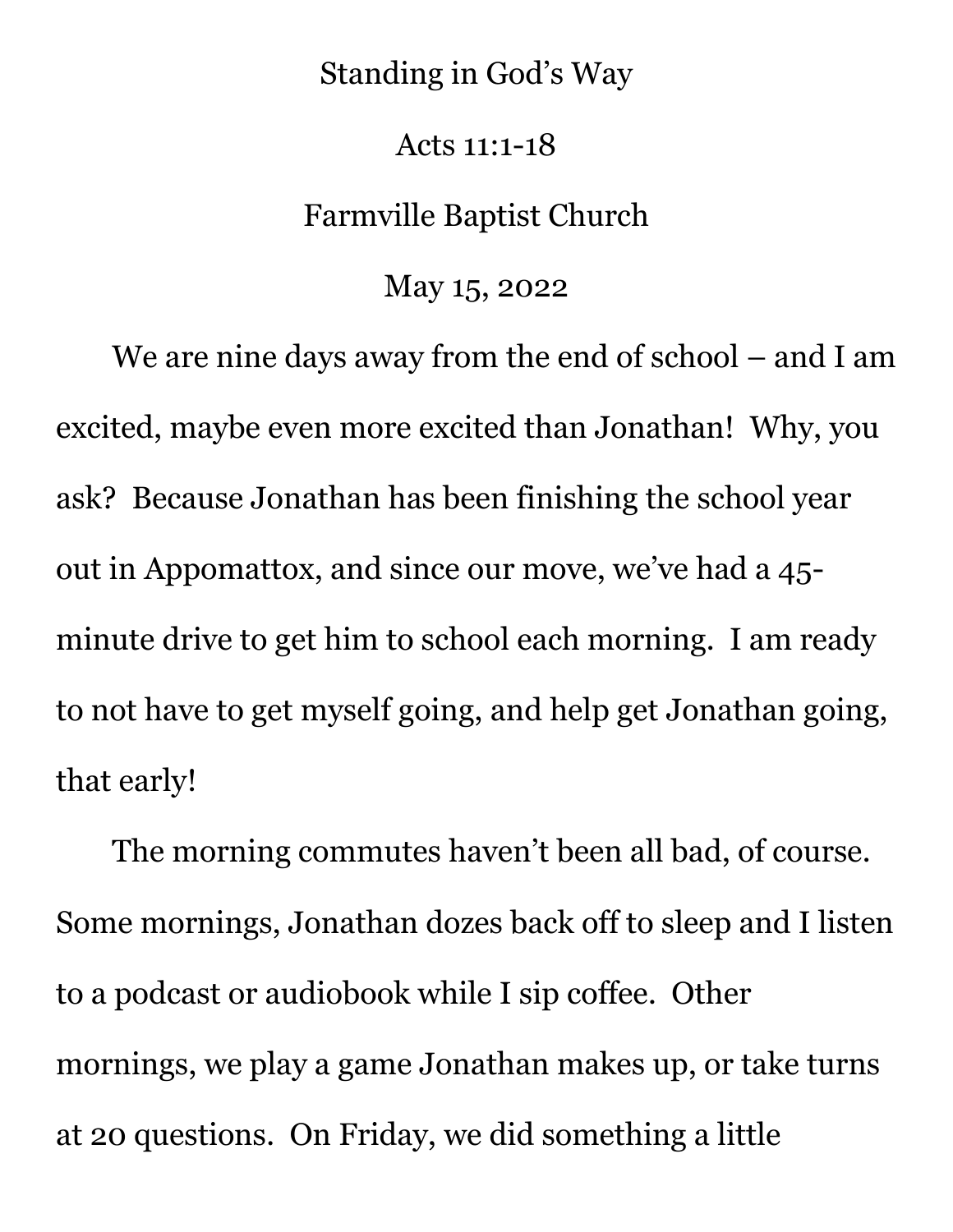different; Jonathan asked to listen to the soundtrack to the Disney movie *Moana*. Who here has seen *Moana*? It's got a great soundtrack, and he wanted to listen to it, he said, for "inspiration" as he faced the day. After he got out of the car, I must confess, I just kept listening – like I said, it's really good. And as I listened, I thought back over the story of the movie.

It's a movie set on a Pacific island, where a young girl named Moana is growing up in a traditional village. Her father is the chief, and everyone expects her to follow in his footsteps. The people of the village live off the bounty of the island – coconuts and *taro* roots and fish from the lagoon – and their life is idyllic and safe. But Moana feels the pull of the sea, a desire to get out and go past the reef to where the ocean meets the sky. Her father forbids her, pointing out the dangers of the open water and reminding her of her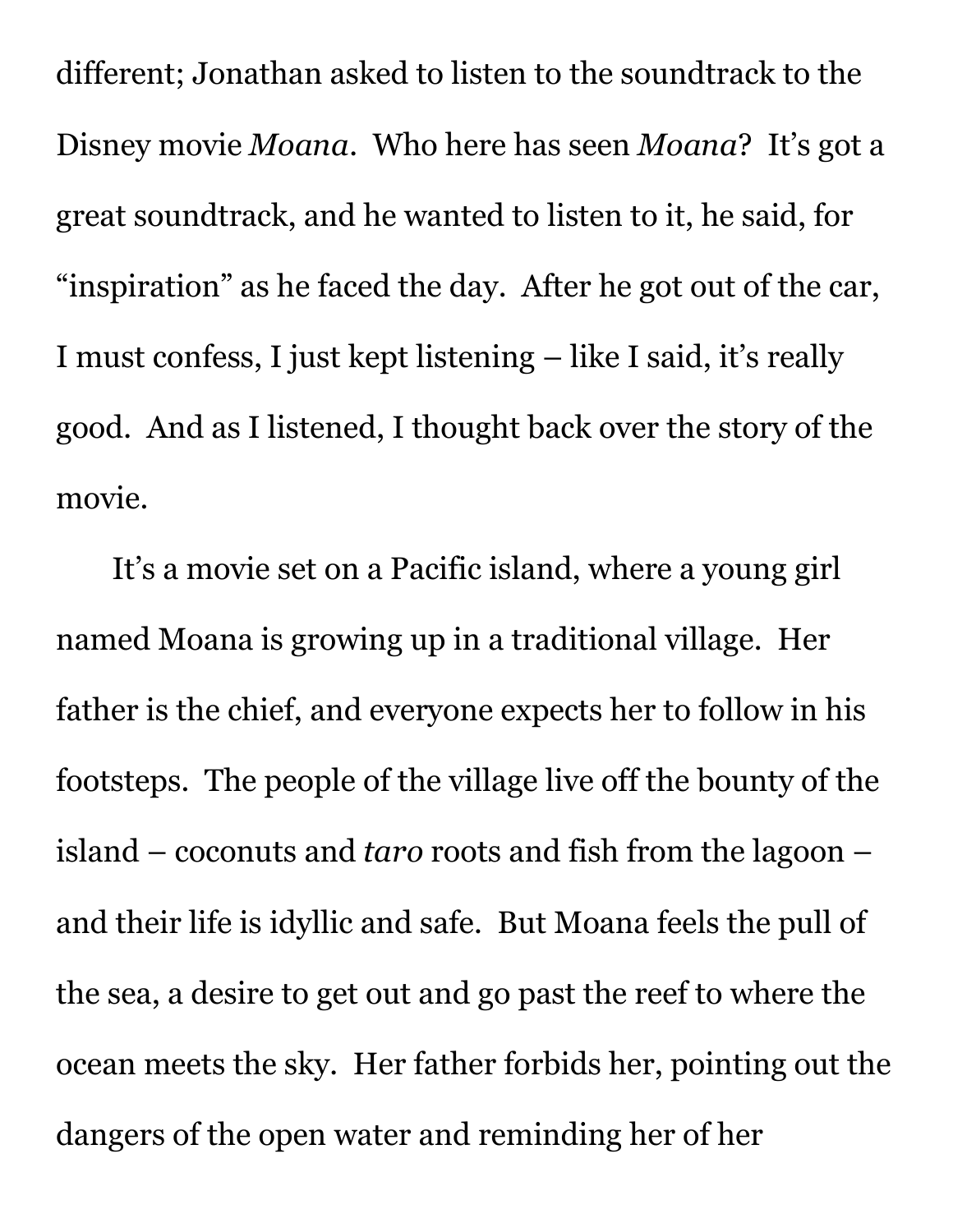responsibilities. He implores her to be happy where she is, where they all are, and for a time she is, or at least tries to be. Moana accepts her duty as a leader of her people and appreciates the joys of her island home.

Then one day, something happens. The island is getting sick, the coconuts are rotting, the fishing boats bring no fish back to shore. A big change is happening, and the islanders cannot rest secure in their island anymore. The old ways aren't working. Yet they don't want to leave, they feel they cannot leave. And when Moana begs her father to let her go out and seek a solution, he refuses. She goes anyways – and not only learns the skills that would let her people travel from their island to a new one, she discovers how to heal the sickness threatening the island, the ocean, and the entire region. She returns to her home to a warm welcome. But she was only able to save her people and her island by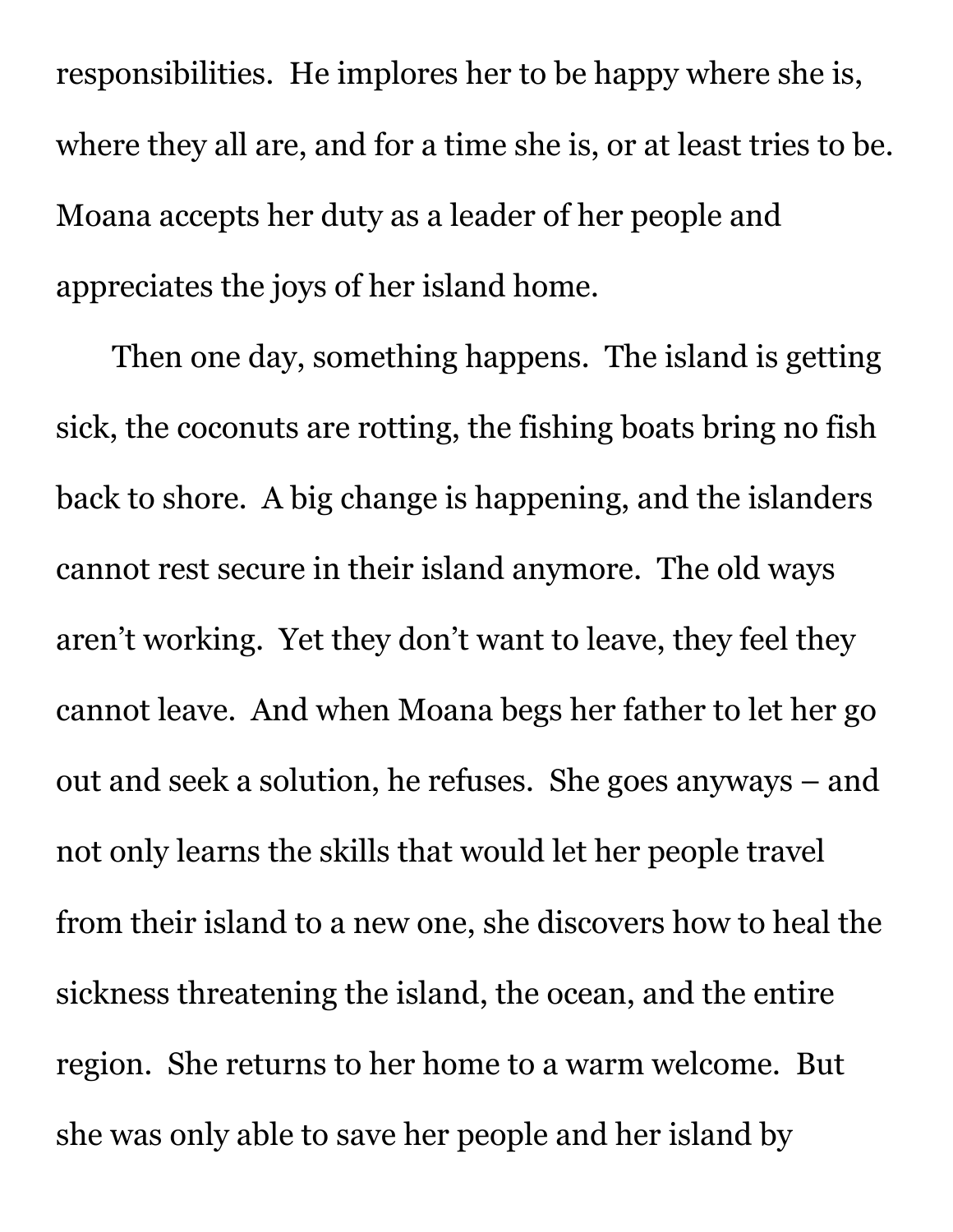understanding that there are moments when things change – and in those moments of change, whether good or bad, the old boundaries and traditions don't always have the answer.

Given today's Scripture text, I think the apostle Peter would have understood Moana's story. When we meet Peter in the biblical story, he is a traditional Jewish man – a fisherman by trade, a small-town resident by geography, a faithful layperson in the synagogue by religious expression. He had a wife, presumably a family, a home, and a career, and in normal times, that would have likely been enough for him. But then, one day, a rabbi meets him and invites him to become his disciple. Peter jumps at the chance, we are told, but he still has the mindset, the worldview, the perspective he had before he ever met Jesus. It's Peter who thinks Jesus is going to start a revolution, after all, and Peter who tries to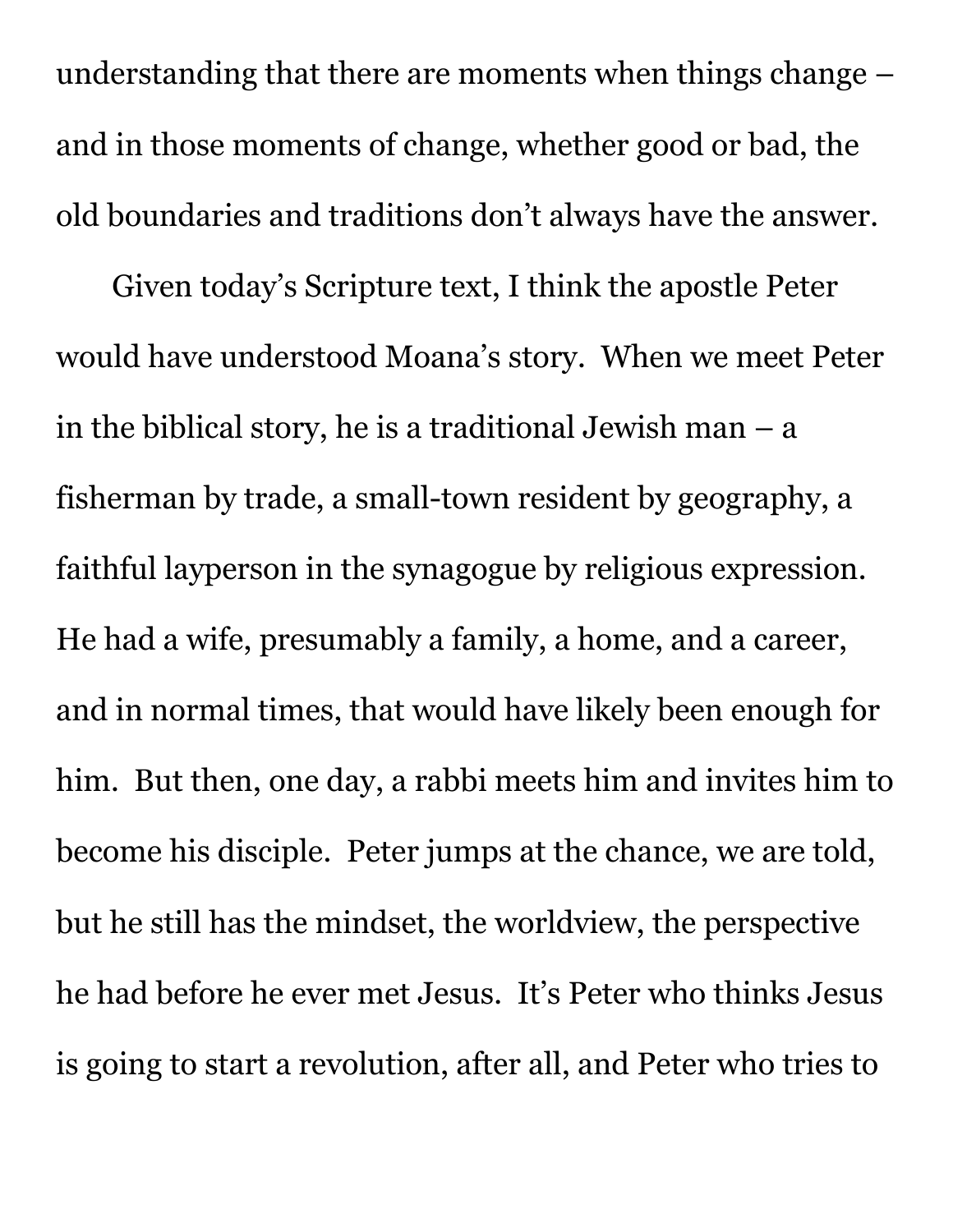protect his Master in the garden with a sword and a swing at a servant's ear.

And then, the resurrection happens. Easter Sunday comes. And Peter sees the empty tomb and starts to wonder. That wonder increases as he feels the fiery breath of the Spirit on Pentecost, that wonder takes hold as he experiences the Spirit's power in his own life – healing the sick, standing up to the authorities, even, as we heard last week, praying for God to raise the dead, and the dead coming to life! So when he's staying at Simon the tanner's house in Joppa and he gets a vision from God, Peter is used to the Spirit going in new directions.

Even still, this is a new direction that takes him a while to wrap his head around. He receives three visions of a sheet filled with animals that he's invited to "kill and eat." But these aren't the animals he usually eats; these are animals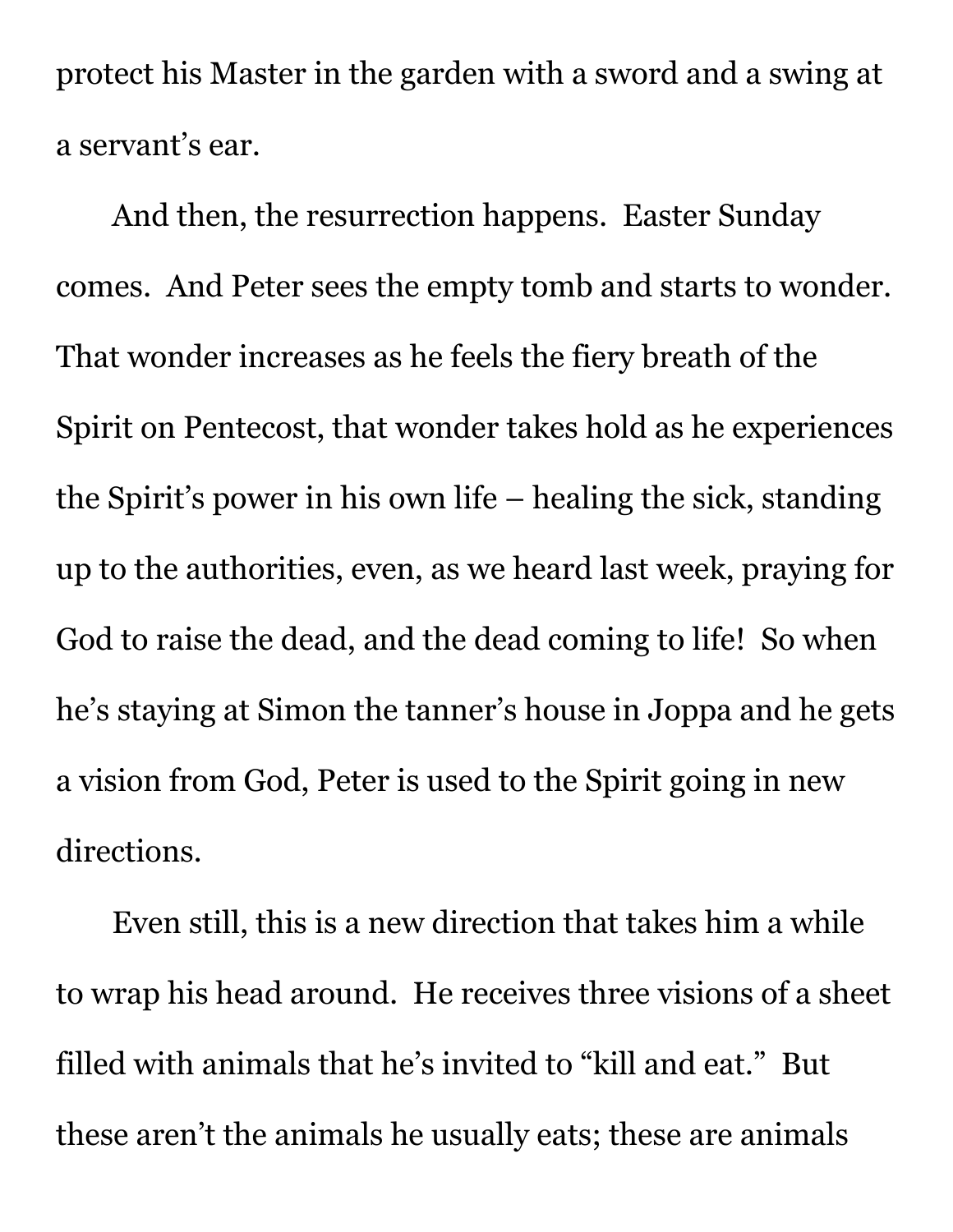the Torah specifies as 'unclean,' forbidden to eat. Faithful Jews of that day, like many faithful Jews before and since, abided by the dietary restrictions of the Torah with strict observance, because it was part of the identity they had and have as the covenant people of God. A faithful Jew, Peter also kept these restrictions, these kosher guidelines, and his initial response to the vision is, "No, Lord, I would never eat these animals. They are not allowed!" To which a voice from heaven responded, "Do not call anything impure that God has made."

And then there was a knock at the door. Outside were men from Caesarea, a nearby garrison town of Roman troops. They brought a request from a Roman military officer there, Cornelius: would Peter please come with them? Cornelius was a spiritual man, you see, and he believed God was telling him to connect with Peter.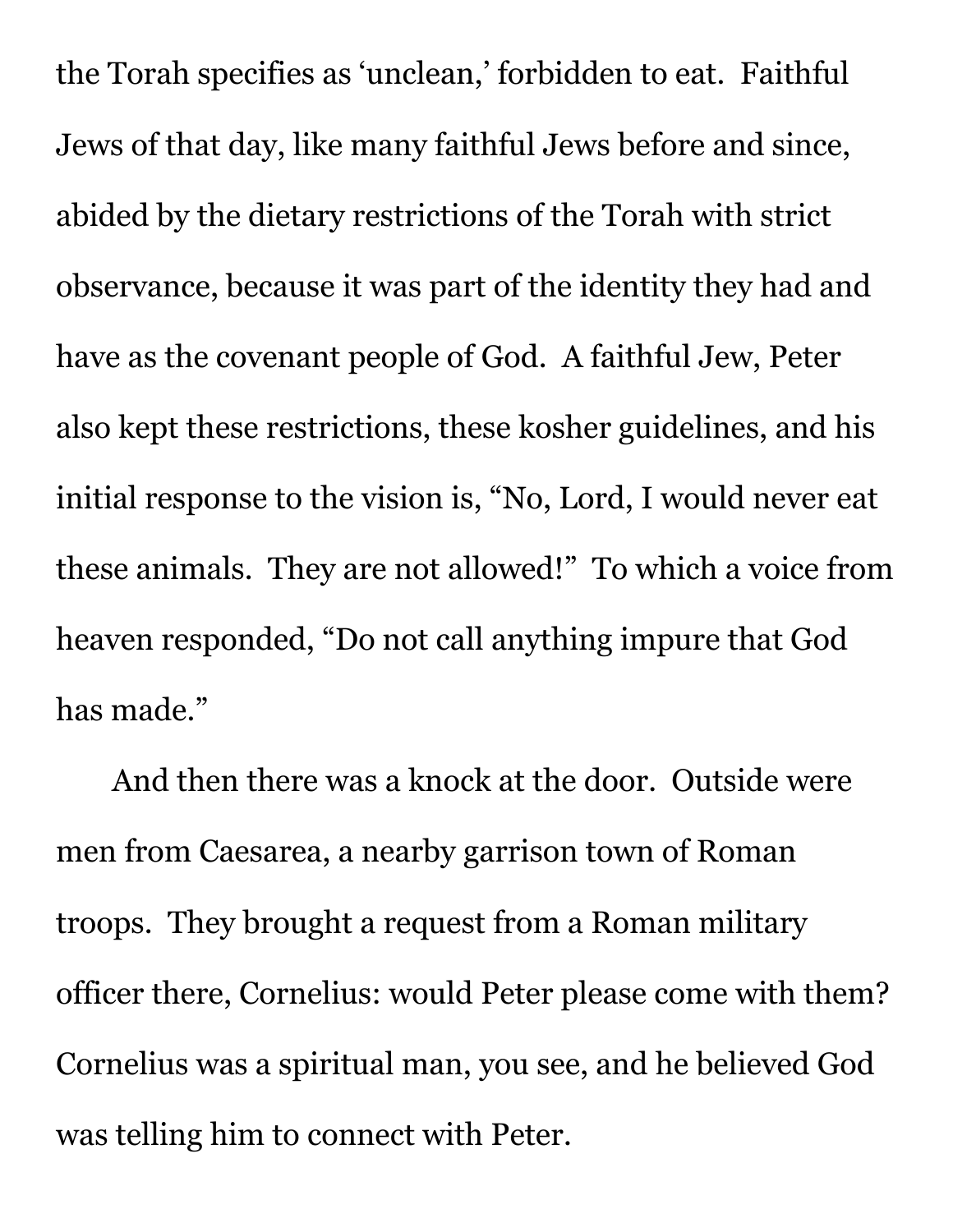So Peter goes, along with some other Jewish Christians in Joppa, and visits with Cornelius. Peter realizes God's Spirit is at work in his life and in the lives of others in his household, so he baptizes Cornelius and his household and spends a few days with him.

Great story! Inspiring, even. And, surely, something to celebrate!

Yet when Peter gets back to Jerusalem, he hears the critics and the cynics starting to whisper and accuse. "So when Peter went up to Jerusalem, the circumcised believers criticized him and said, 'You went into the house of uncircumcised men and ate with them.'"<sup>1</sup> Put another way, Jewish Christians in Jerusalem heard Peter, a Jewish Christian, stayed at the house of a Gentile, and they couldn't abide that. Why? Because another part of being a Jew, at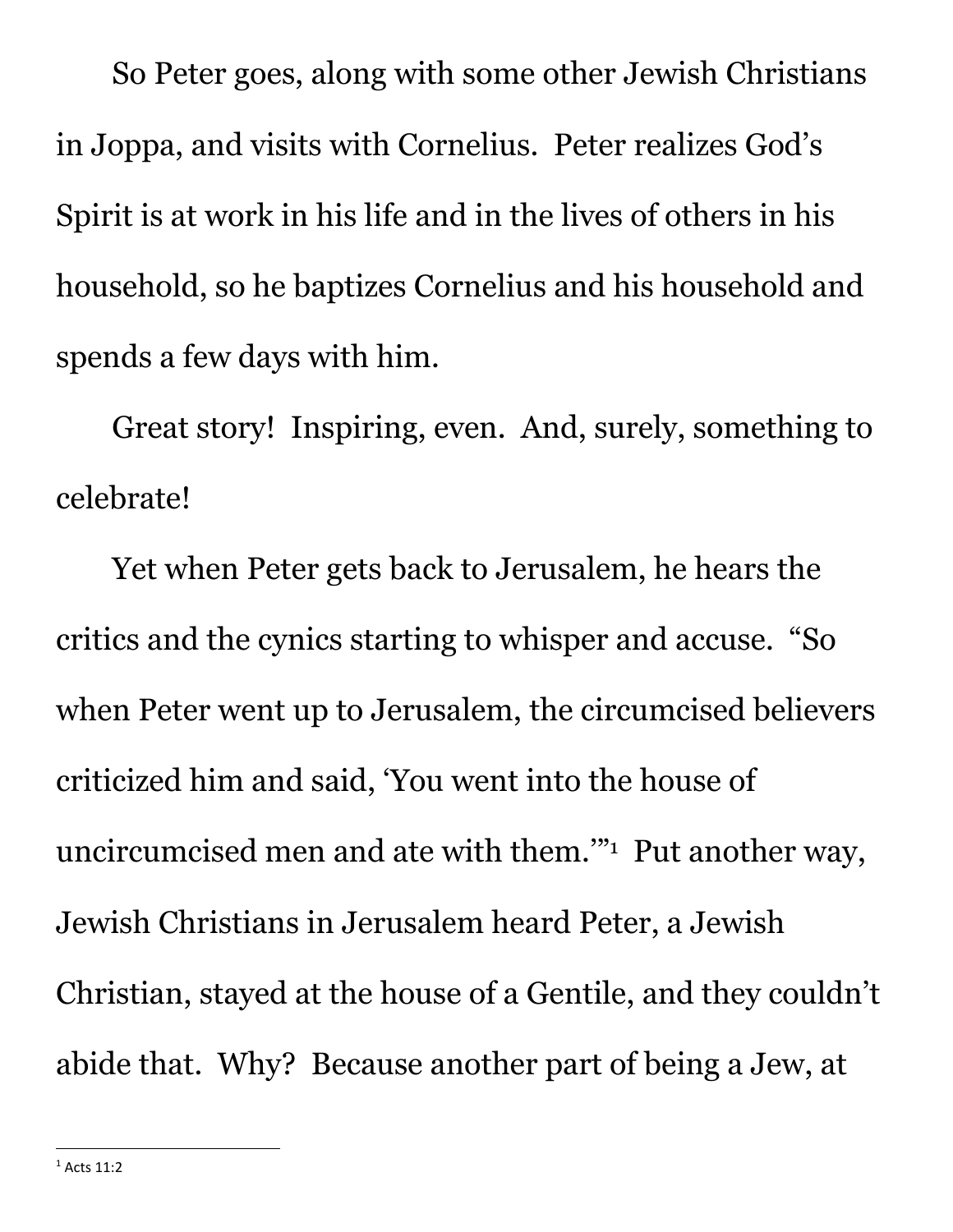least to many of the faithful of the day, was to stay set apart. That's why they ate kosher meals, and that's why they wouldn't spend any time in the home of Gentiles. God had given them a covenant identity, and to maintain that meant keeping separate from those who weren't part of the covenant people.

Peter himself **We** held that perspective before, maybe even as recently as a few days ago. Something has changed for Peter, however. His perspective has shifted. Something new is happening, and he is understanding that "something new" has big implications. But he also understands that the folks in the room – the disciples of Jesus who were already faithful Jews – hadn't experienced what he had experienced. So he began to tell them the story.

"Starting from the beginning," we are told, Peter related what had happened. There's something about a story, isn't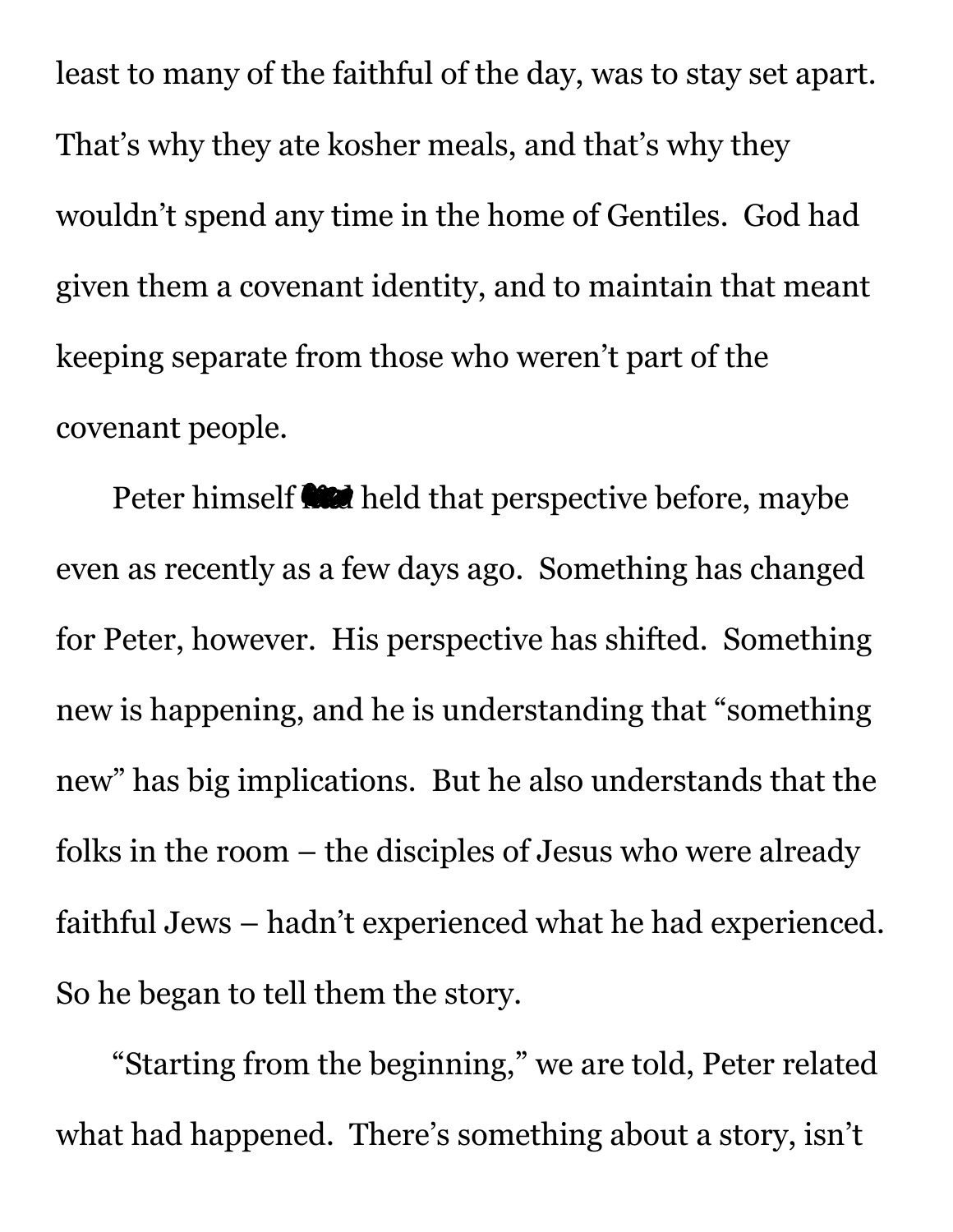it? We can be firm in our convictions, set in our ways, but a good story can help us see things from another perspective, another point of view. It's usually not as good as experiencing it ourselves, but it's the next best thing. And that day in Jerusalem, the leaders of the nascent Jesus movement, firmly grounded in Jewish belief and identity, heard a different perspective. They heard of the vision of the wild animals and the creepy-crawlies let down from heaven, they heard of the angelic voice, they heard of the invitation to go from the seaport of Joppa to the Roman administrative city of Caesarea. And, this is key, they heard what happened as Peter was in Cornelius's house, sharing the good news of Jesus Christ.

"As I began to speak, the Holy Spirit came on them *as he had come on us at the beginning*."<sup>2</sup> Peter recognized that

<sup>2</sup> Acts 11:15, emphasis mine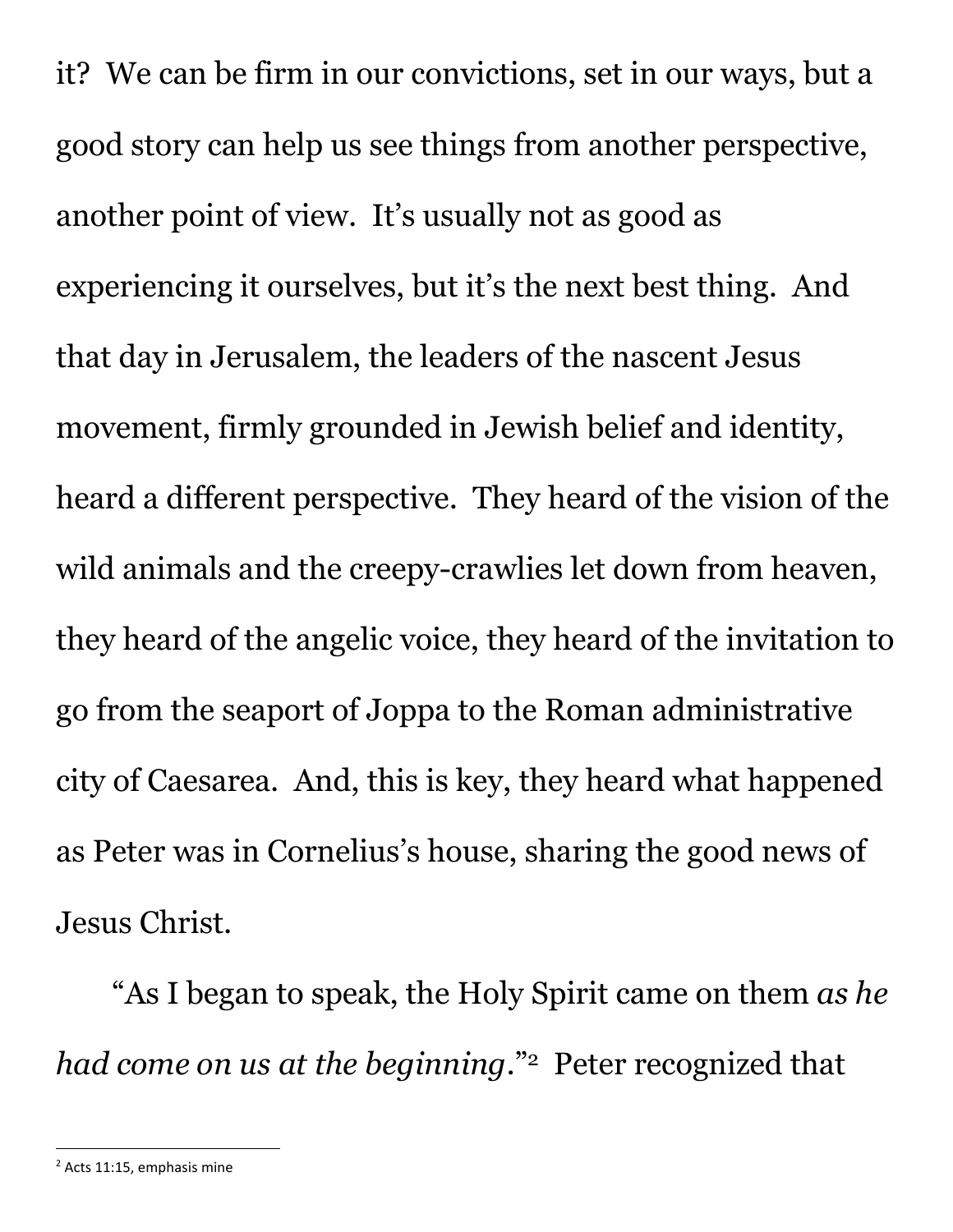these Gentiles had been given the same gift of the Spirit that he had received, that all of those Jewish Christians gathered in Jerusalem had received. The same gift – no difference. And then he recalled one more thing: Jesus had said that the mark of his covenant was baptism with the Spirit of God. "Then I remembered what the Lord had said: 'John baptized with water, but you will be baptized with the Holy Spirit."<sup>3</sup>

The Holy Spirit, the tangible, powerful presence of God with us, the Advocate that Jesus promised his closest friends, the power that swept through the Upper Room on the day of Pentecost. That's the power that had driven the disciples into the street to proclaim the Gospel in every language under heaven. That's the power that acted through Peter and John to heal the lame man, and that also steeled their hearts to stand up to the bullying of the Sanhedrin. That's the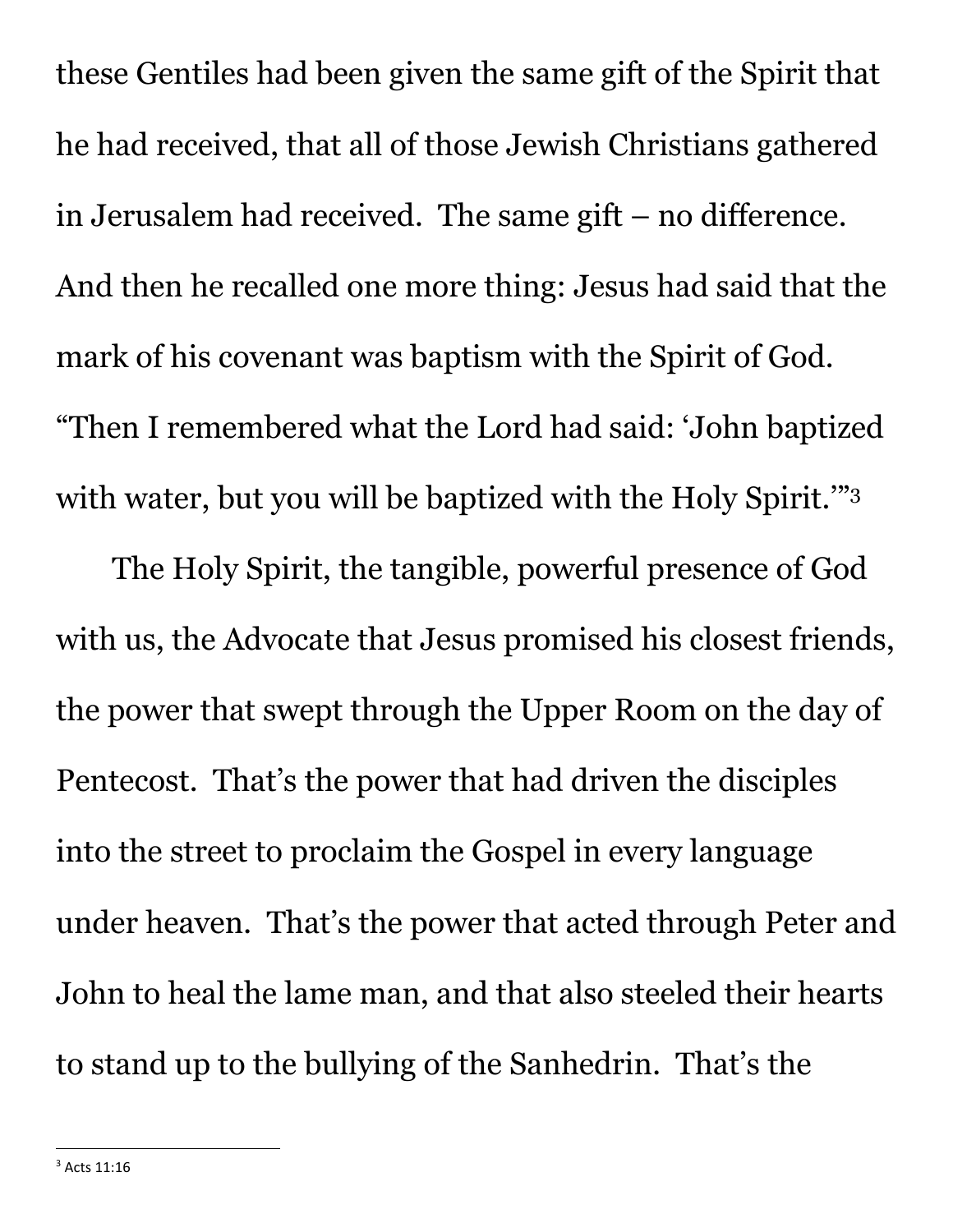power that healed sick people simply touched by Peter's shadow. That's the power that fired the courage in Stephen's heart to bear witness to Jesus at the cost of his own life. And that's the power that had filled a different upper room in Joppa just days before, restoring the disciple Tabitha to life.

If anything was the mark of the presence of God in someone's life, if anything was the mark that they were part of what Jesus was doing in the world, if anything was the mark that someone should be considered an insider to the community of faith, it was this: that they were demonstrating the presence of the Holy Spirit. The Spirit's presence overwhelms the differences that would exclude and opens pathways of commonality that go beyond any human had division. As Peter testified, the Gentiles with Cornelius received the Holy Spirit from God. "So," Peter says, "if God gave them the same gift he gave us who believed in the Lord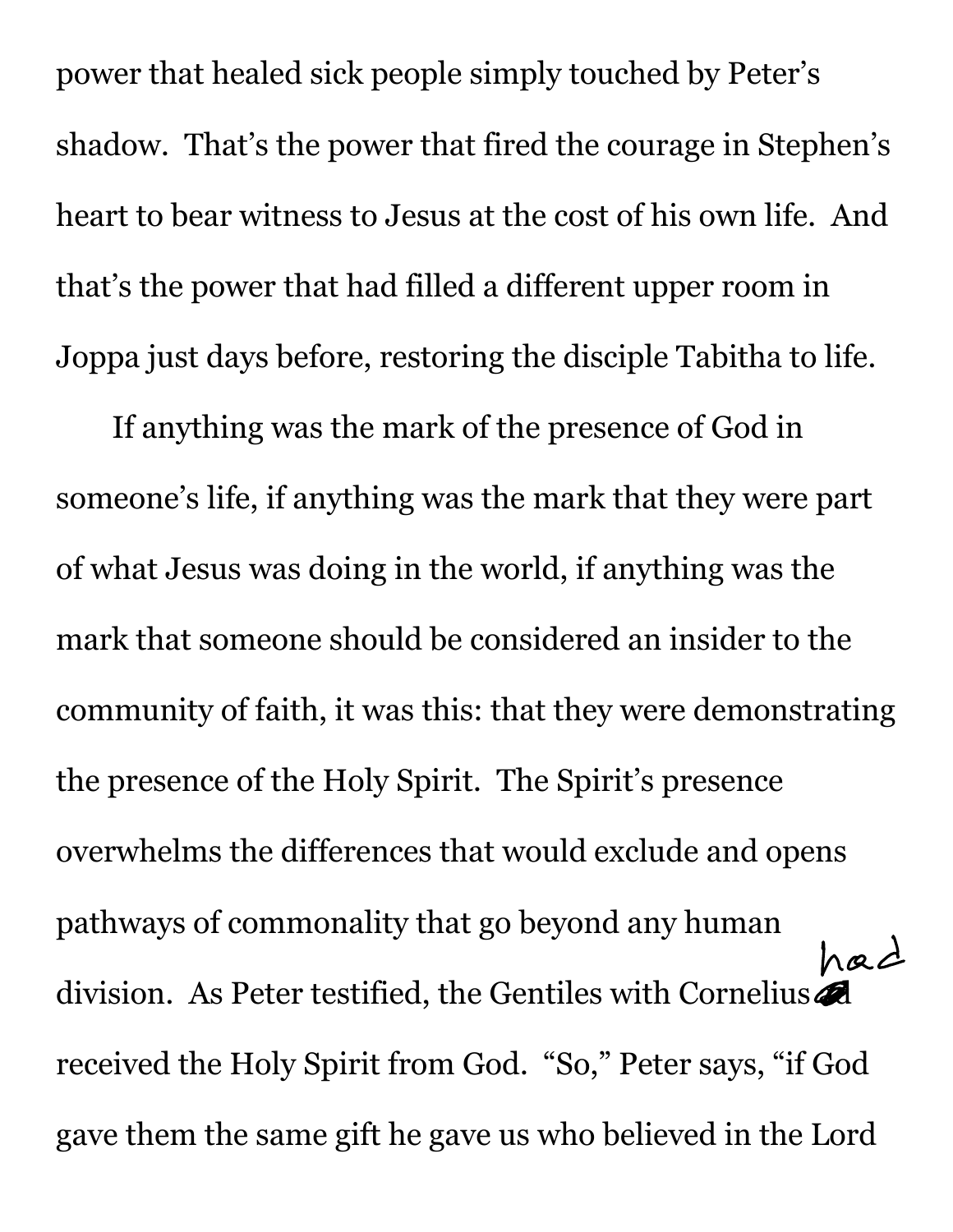Jesus Christ, who was I to think that I could stand in God's way?"4

Who, indeed. The people gathered around, presumably even Peter's critics in the room, heard the story and were convinced. We're told they raised no further objections and even that they lifted praises to God, since "even to Gentiles God has granted repentance that leads to life."<sup>5</sup>

Of course, we know that not every Christian and not every church in the past 2000 years has learned the lesson of Peter and Cornelius. Soon enough, Peter and Paul and other missionaries would have to do some damage control in the  $\frac{1}{2}$   $\frac{1}{2}$   $\frac{1}{2}$   $\frac{1}{2}$   $\frac{1}{2}$   $\frac{1}{2}$   $\frac{1}{2}$   $\frac{1}{2}$   $\frac{1}{2}$   $\frac{1}{2}$   $\frac{1}{2}$   $\frac{1}{2}$   $\frac{1}{2}$   $\frac{1}{2}$   $\frac{1}{2}$   $\frac{1}{2}$   $\frac{$ churches they had started, because pther Christians who were Jews like them had come through declaring that Gentiles, even though part of the community of faith, were somehow second-class and should convert to Judaism to

<sup>4</sup> Acts 11:17

<sup>5</sup> Acts 11:18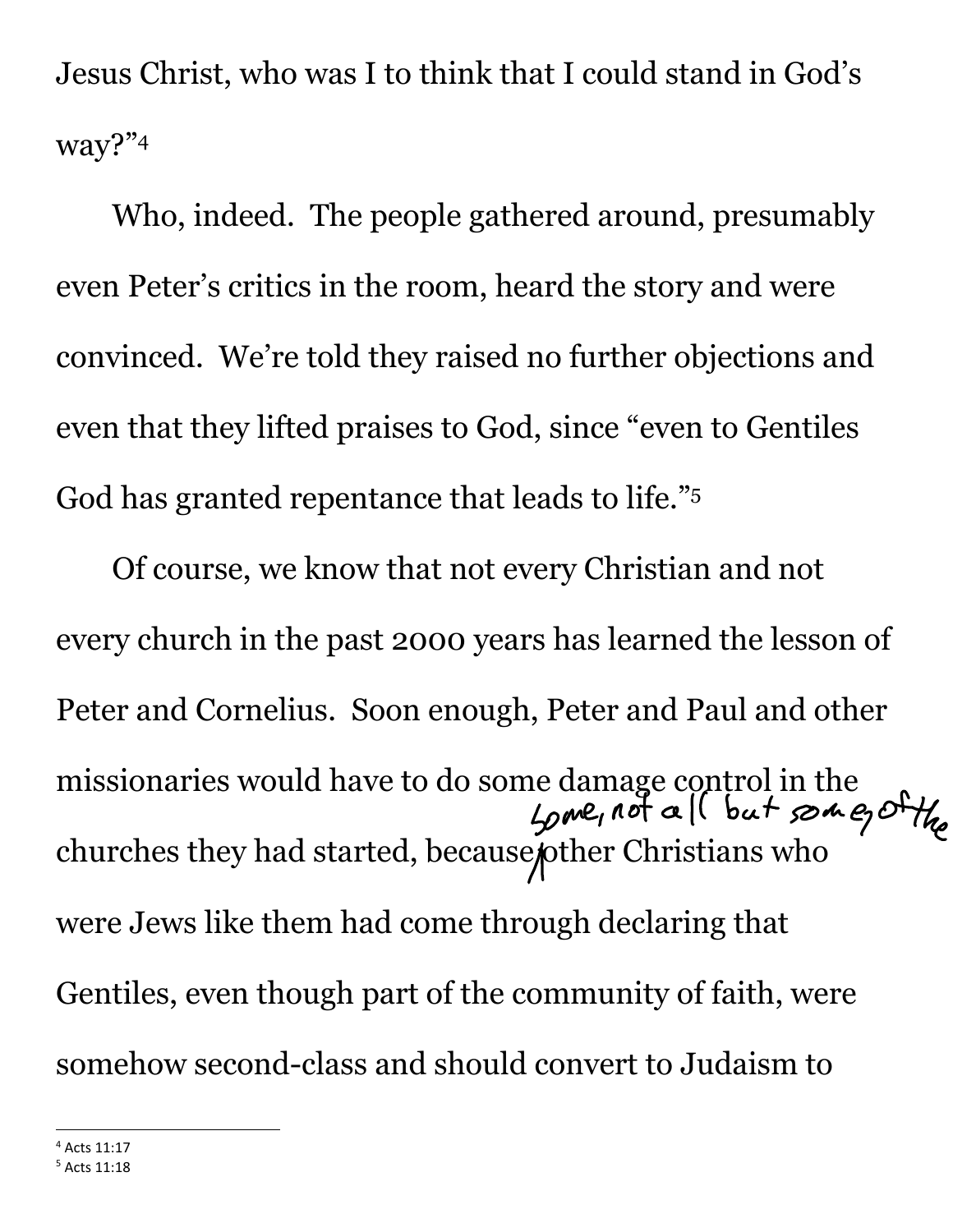remain in the church. Other early Christian teachers and preachers tried to limit women in the church, or declared that the rich were somehow more in-tune with God's will and more worthy of honor and respect than the poor or enslaved in the congregation. Move forward into history, and we find the church involved in wars, crusades, inquisitions, and genocides, to say nothing of the drumbeat of antisemitism, feudalism, colonialism, and nationalism that divided the world up into "us" and "them" in every age.

Closer to home, we find that the church in America has a spotty track record, even today. Churches have refused to serve communion, that most common of rituals of the Christian community, to those who happen to be members of other Christian churches. Entire swaths of American Christianity have taught, at least in the past and occasionally now, that Catholics are not Christian brothers and sisters.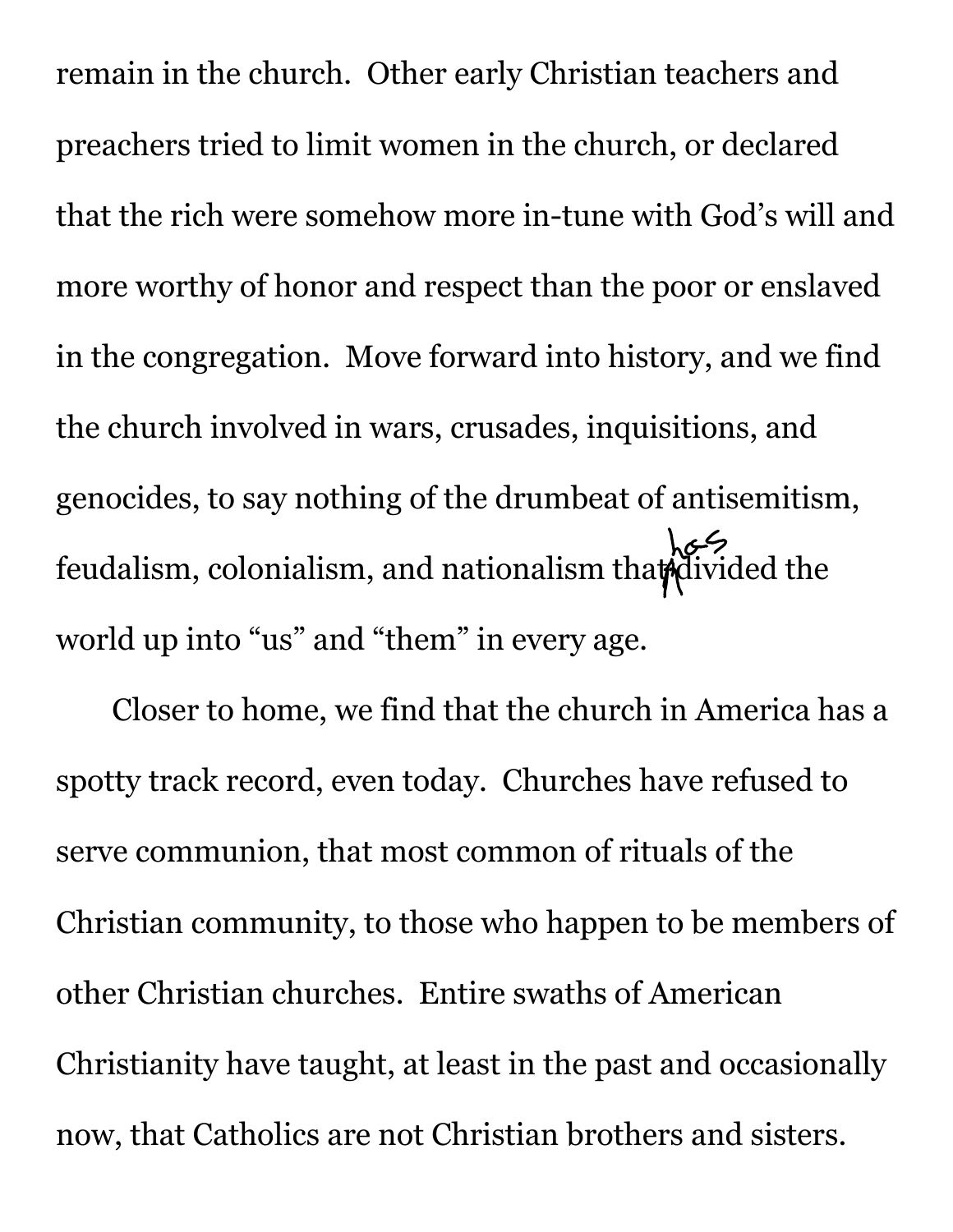The historic Southern Baptist Convention split over a host of theological concerns, prominent among them the idea that women were unable to be called by God to use their gifts in the service of the church, even when those gifts of the Spirit were evident to all. Race has been a fraught divider in our churches, with segregated congregations being the norm, at first by law, then by church policy, and now by long habit. Members of the LGBTQ community often find little welcome in churches, even churches they belonged to previous to their orientation becoming known. And, perhaps for the first time in my lifetime, many Christians are becoming antagonistic and unwelcoming to brothers and sisters in Christ whose politics don't line up exactly with theirs, even saying that someone of a different political persuasion cannot possibly be a follower of Jesus. We hold to the old tradition of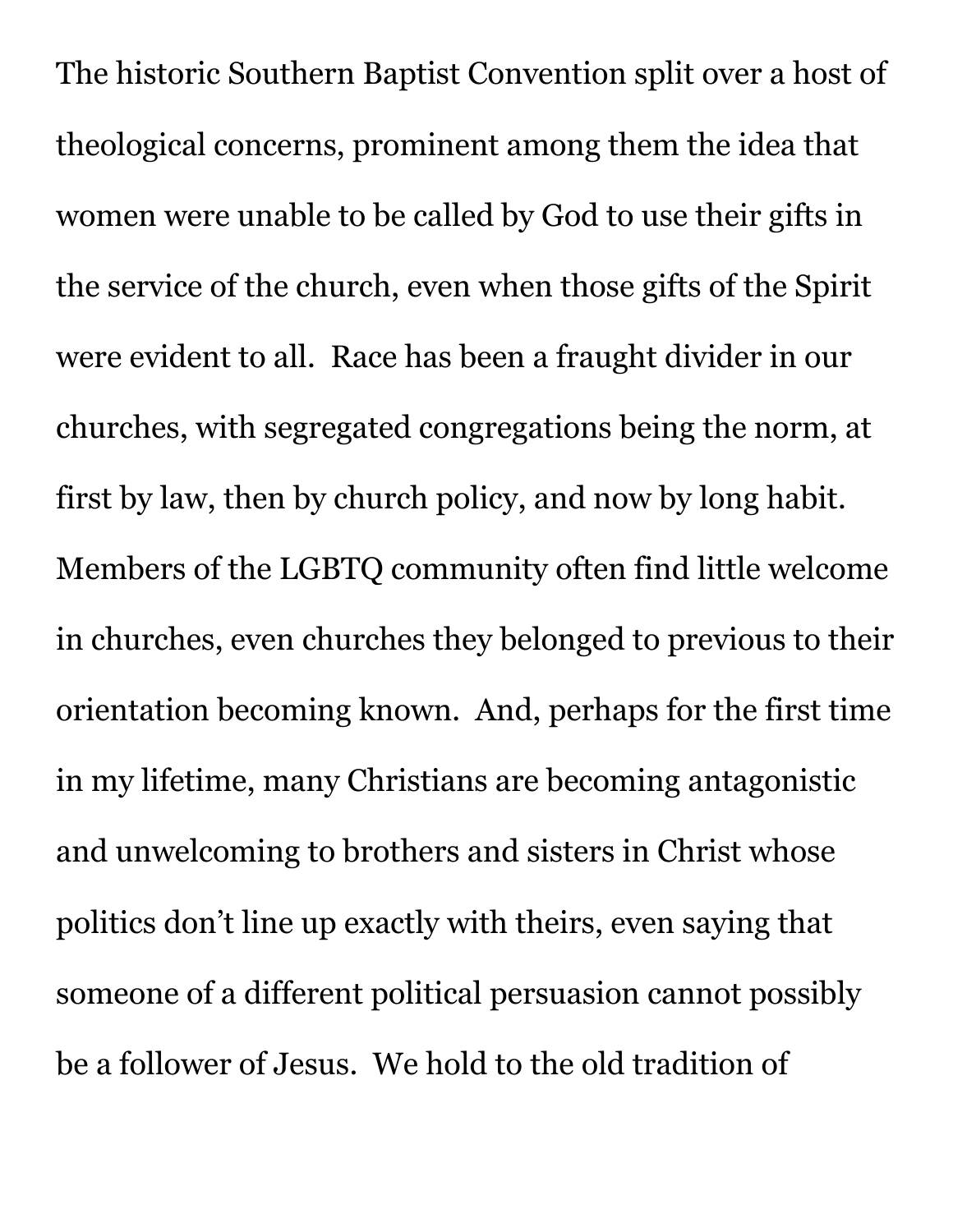division, drawing lines and boundaries about who is in and who is out, and never the two shall meet.

Such an attitude is unworthy of the Gospel. Such a practice has no place in the church on this side of Easter. As Peter said all those years ago in Jerusalem, "If God gave them the same gift he gave us who believed in the Lord Jesus Christ, who was I to think that I could stand in God's way?"

Today, we find that the world is changing around us. Some of those changes excite us; others make us anxious. Yet in the midst of the changes, we find God's Spirit is on the move, sometimes in new ways, and often among new people. And when that happens, we can choose to move with the Spirit, or we can find that the Spirit moves on because we have stood in its way.

A friend of mine tells the story of visiting a church in Dublin. Like in many places in Europe, this church had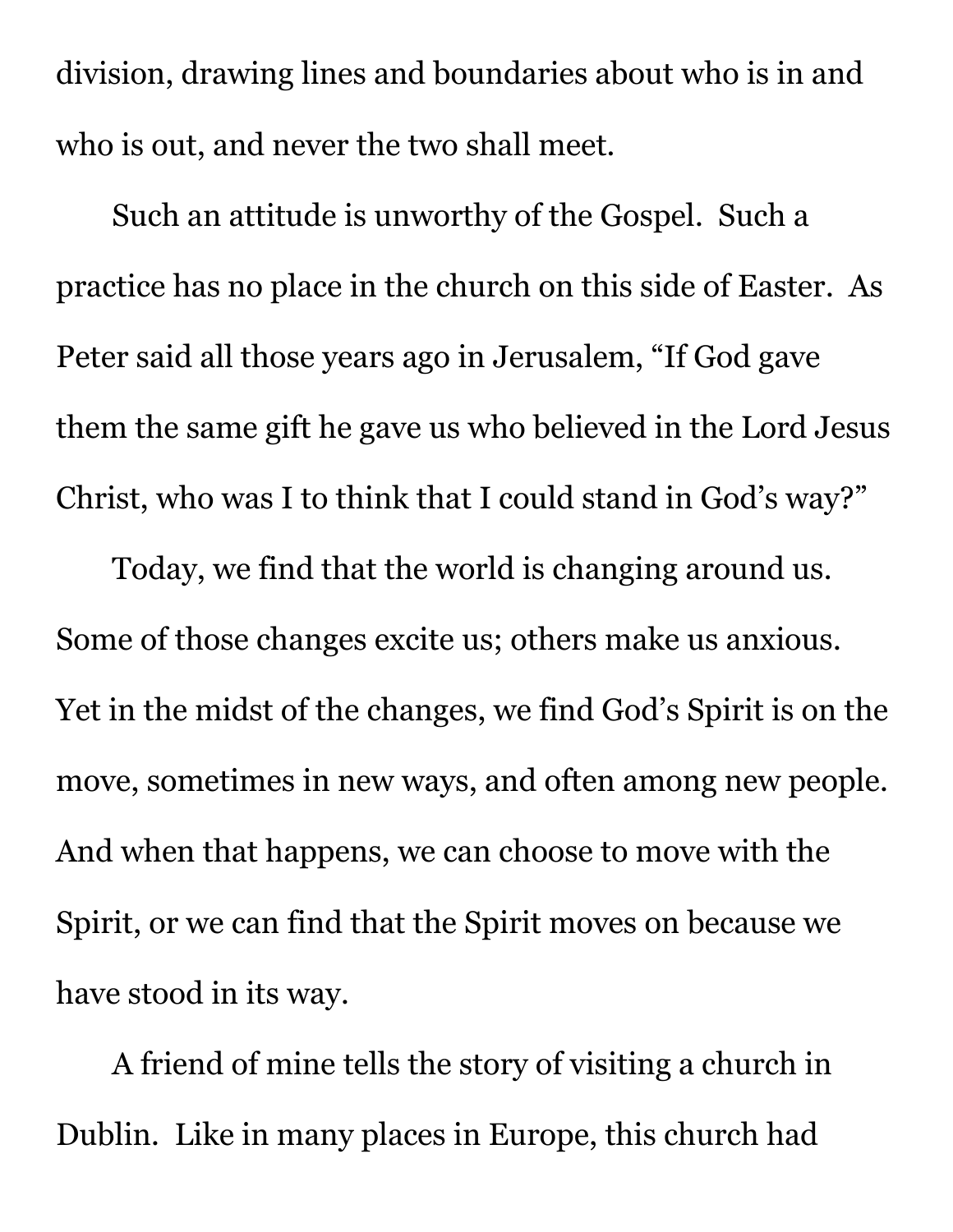declined quite a bit. Many young people in Ireland were like their contemporaries in other parts of the modern world: turned off by or even ignorant of the traditional church. This church used to be the center of the community; now, they were a small congregation in an old building across from a row of nightclubs. On Saturday nights, hundreds and hundreds of young people would crowd into the area – but none of them were coming back on Sunday morning. For many of them, the only thing that the church was good for was its front lawn, which was a convenient place to relieve themselves after a night of revelry.

Of course, the church was not thrilled with this development. Think about how we would feel if we had to deal with the refuse of hundreds of drunk college students on our front steps each Sunday! The church leadership and the deacons got together and started pondering what to do.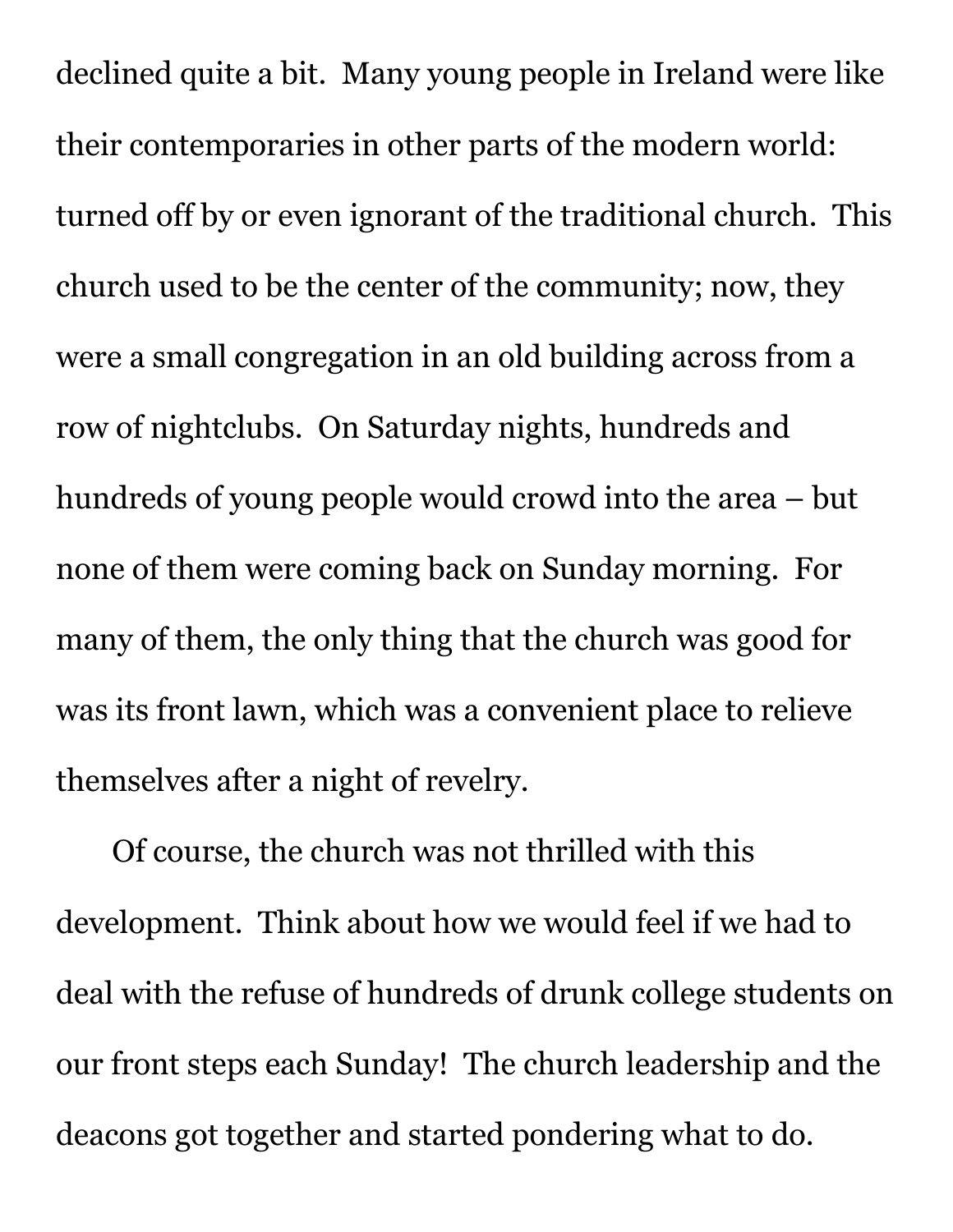Eventually, they brought to the congregation a plan at their regular business meeting: we'll build a wall. It'll be an attractive, modest wall, they said; it'll match the church brickwork and keep the riff-raff out. It was affordable, it would protect the church property – everyone seemed okay with it.

Then, at the back of the sanctuary, a hand rose. It belonged to the oldest member of the church, a man named Sean. Sean slowly got to his feet. "This plan seems good," he said, "well thought-out and reasonable. But it seems to me what these kids across the street need isn't a wall saying 'keep out.' What they need are some bathrooms! Why don't we build some out there?"

Everyone sat in stunned silence for a moment or two. Then some questions came back, objections over who would keep them clean and what-not. Sean said, "Well, I'm up at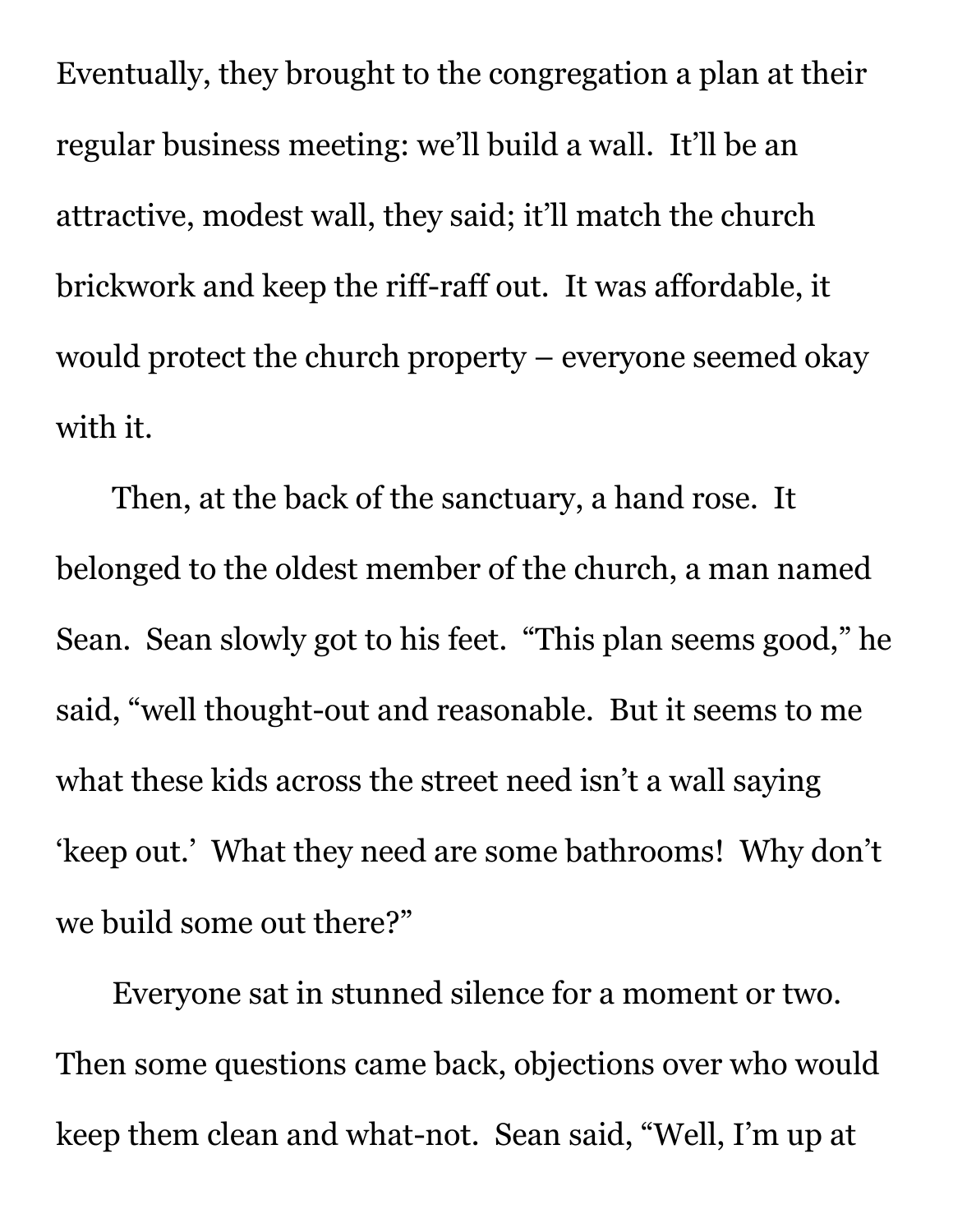2AM anyways. I'll take that shift." Then someone else said, "You know, I'm up at 3 every night. I can come over here then and clean up." Before the meeting was over, they had church members volunteering to clean those bathrooms – which were still theoretical at this point – from dusk till dawn. And that's what they did. The church built a row of outhouses in the front yard of the church. Church members who were there cleaning met some of the young people who came over every Saturday in the small hours of the night looking for relief. And soon, some of those young people began asking questions and building friendships. Not a one of them ended up in the Sunday morning 11:00 service…but now that church has a worship service with 300 young people…at 3:00 AM. Why? Because an old Irish man named Sean realized that God might just love those drunk college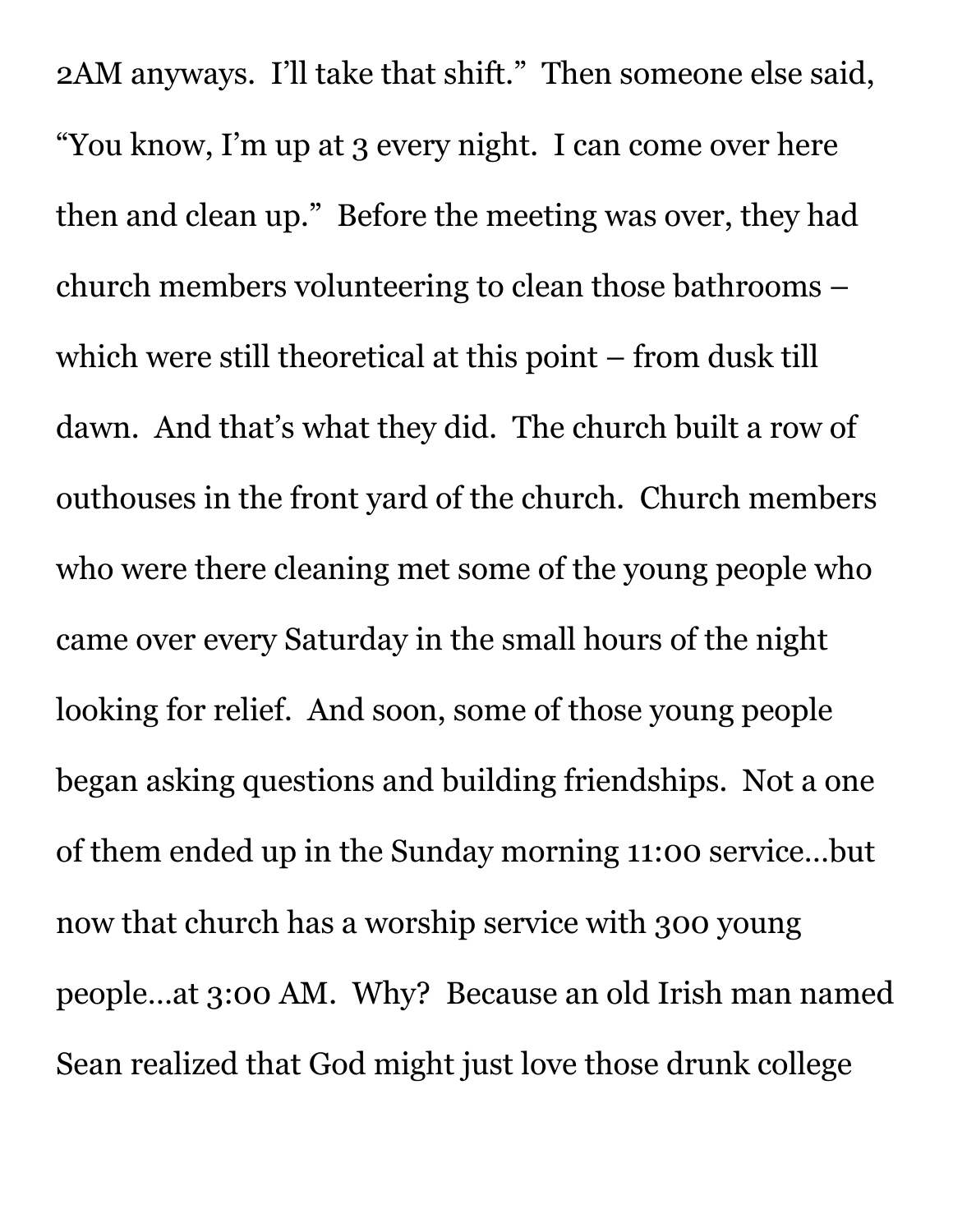students, and might just want his church to be part of sharing God's love with them.

We all – pastors, congregants, and churches – need to go back and read Peter's story of his encounter with Cornelius again, because Peter realized something that day in Caesarea. He realized that, on this side of Easter, the Spirit of God is always doing something new. The world is always changing, and in the midst of new change, we need to keep our eyes open for where God's Spirit is moving. Usually that means relaxing old boundaries and not holding so tightly to the way things were  $-$  so that God can share his Spirit with new people in new ways.

Peter grasped that. So, too, did the Jewish Christians in Jerusalem. Do we? I don't know if I've ever known the world to be in as much change as it is right now. But I also don't know if I've ever known the church to be more